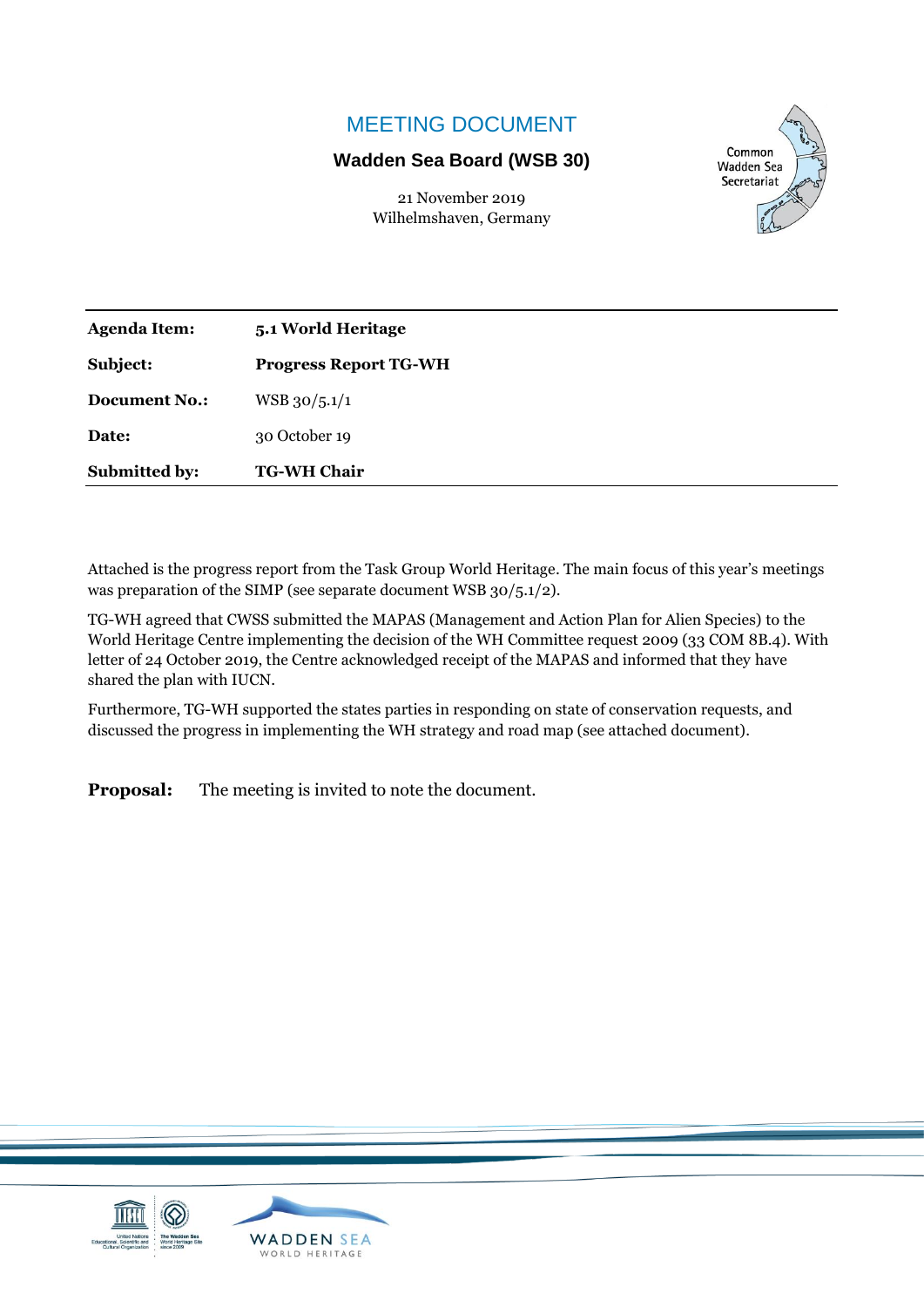# Progress Report TG-WH

The TG-WH met in Wilhelmshaven on 30 August 2019 and in Bremen on 11 October 2019 and discussed

- the preparation of the **Single Integrated Management Plan** (see separate document WSB  $30/5.1/2$ ),
- the discussion of state of conservation requests from the World Heritage Centre (WHC),
- the TG-WH work plan.

## **1. State of Conservation request**

Regarding the planned extension of Esbjerg harbour, a response letter was submitted to the WHC by Denmark with input from TG-WH on 8 May 2019 confirming that the property's OUV would be fully considered in the Environmental Impact Assessment.

Further State of Conservation requests from the WHC were sent to the states parties Germany and The Netherlands regarding plans for the deepening of the River Elbe and mining in the Dutch Wadden Sea. The draft answer for the River Elbe is under preparation by the competent German authorities and will be submitted to the TG-WH for discussion. The draft answer regarding mining was discussed by TG-WH in August 2019; a response letter to WHC is in preparation by the Dutch ministry.

## **2. TG World Heritage work plan**

According to the TWSC work plan 2019 -2022, the main focus of TG-WH in 2019 was the preparation of the SIMP (LD §3), the implementation of the World Heritage strategy / roadmap (LD §9) and cooperation with the UNESCO WH marine programme (LD §10). All activities are proceeding according to the work plan.

TG-WH is actively involved in the development of the Climate Change Vulnerability Index (CVI) and at present supports EG-Climate in in the preparation of the workshop (see EG-C document).

## **WH strategy / roadmap**

TG-WG identified four work topics to be handled with priority with regard to the supplementary budget 2020: IWSS, cooperation with the WH marine programme, WSFI / arctic workshop, and the communication strategy. The latter one should be updated as soon as possible to define target audiences, to develop WH communication material accordingly (update or new flyer/brochure and video) and define appropriate communication channels (e.g. social media).

With regard to the Wadden Sea WH logo use, TG-WH agreed to extend the EU trade mark registration for the Wadden Sea WH logo to five additional product classes in order to prevent non-appropriate registration by third parties. CWSS is currently preparing the application documents for the EU trade mark organisation, registration costs are covered by the CWSS budget.

## **WH Marine Programme**

The Wadden Sea WH was represented by Ms Sobottka (National Park Authority Lower Saxony) at the  $4<sup>th</sup>$ World Heritage Marine Programme site managers' conference (Glacier Bay, Alaska, 4 – 9 September 2019) [\(see CWSS news\)](https://www.waddensea-worldheritage.org/news/wadden-sea-among-world%E2%80%99s-flagship-marine-protected-areas-milestone-conference-united-nations).Various topics were discussed such as private-public partnerships, climate adaptation, and satellite technologies for management. She presented the results of international workshop on marine litter (Norderney, November 2018) which were well received. The conference supported enhancing exchange on this topic in future.

TG-WH will discuss at the next meeting how the cooperation with the marine programme can be further strengthened.